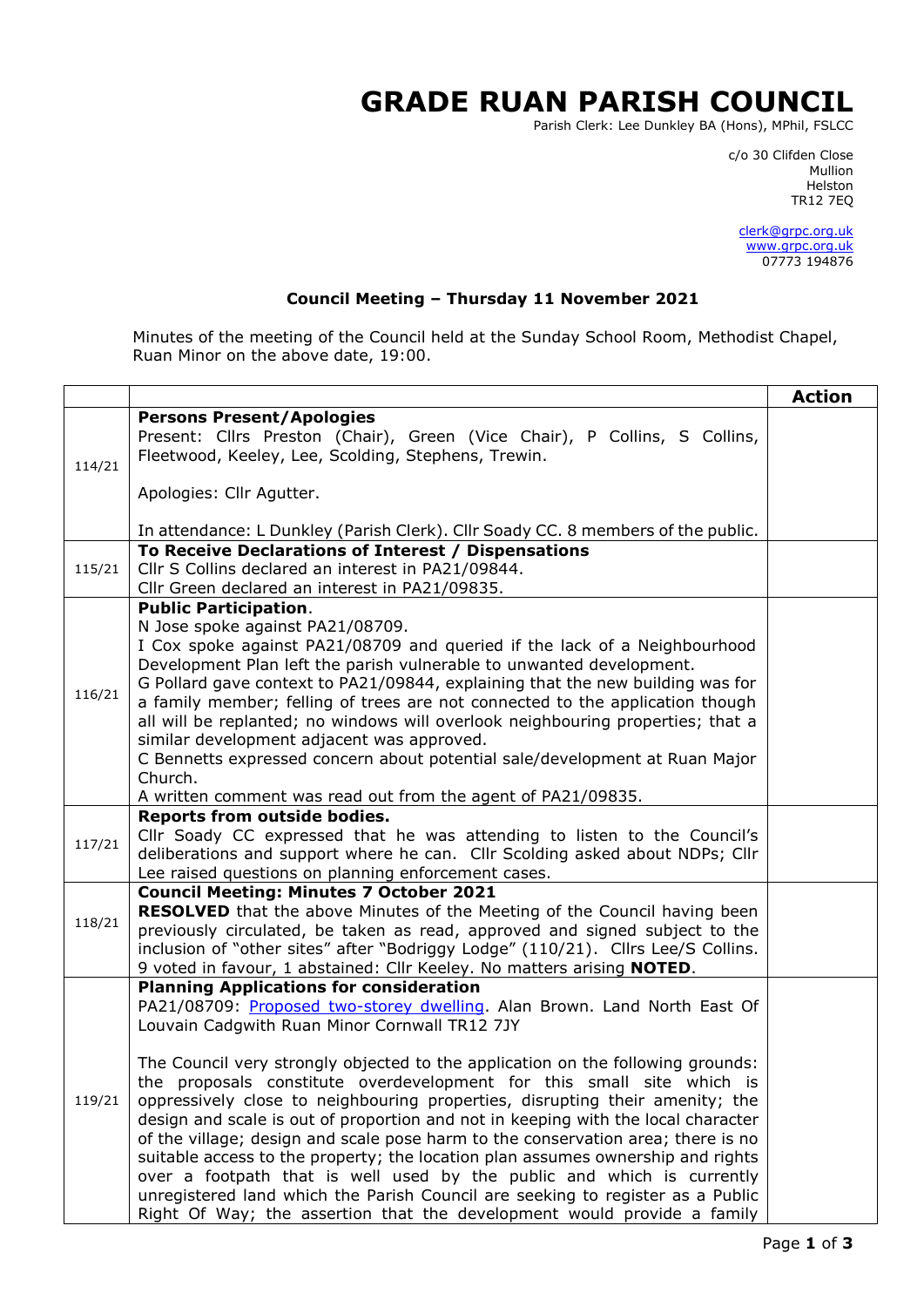|        | dwelling is in serious doubt as the same applicant stated the same for the<br>adjacent property, which is now a holiday let - more of which are not needed in<br>Cadgwith; harm to the AONB as outlined by the objection of the AONB Unit;<br>significant opposition from local residents. Proposed, seconded. Unanimous. | Clerk to<br>respond |
|--------|---------------------------------------------------------------------------------------------------------------------------------------------------------------------------------------------------------------------------------------------------------------------------------------------------------------------------|---------------------|
|        | PA21/09651: Listed building consent for alterations and refurbishment of                                                                                                                                                                                                                                                  |                     |
|        | existing dwelling. L Walker. Beach Cottage Cadgwith Ruan Minor TR12 7JX<br>The Council objected to the application in its current form on the following                                                                                                                                                                   |                     |
| 120/21 | grounds: As highlighted by the Historic Environment (Planning) comments (HEP-<br>6004251), the design details for a number the proposed changes seem not to                                                                                                                                                               | Clerk to            |
|        | be in keeping with the character of this building detailed in the listing and the                                                                                                                                                                                                                                         | respond             |
|        | conservation area in general. The application covers one part of this prominent<br>building in the centre of Cadgwith and it is important that any changes made                                                                                                                                                           |                     |
|        | comply both with design guidance and regulations, and do not erode or harm                                                                                                                                                                                                                                                |                     |
|        | the character of the whole of this important historic building. Proposed,                                                                                                                                                                                                                                                 |                     |
|        | seconded. Unanimous.<br>PA21/10335: Prior approval notification to determine if planning permission is                                                                                                                                                                                                                    |                     |
|        | required for: building necessary for equipment, and machinery and feed store                                                                                                                                                                                                                                              |                     |
|        | in connection with existing farm diversification. Christine Oates. Gwealgues                                                                                                                                                                                                                                              |                     |
| 121/21 | Farm Kuggar Ruan Minor TR12 7LY                                                                                                                                                                                                                                                                                           | Clerk to            |
|        | The Council made no comment on the application. Proposed, seconded.<br>Unanimous.                                                                                                                                                                                                                                         | respond             |
|        | PA21/09844: Outline planning application with all matters reserved except                                                                                                                                                                                                                                                 |                     |
|        | access for the construction of a detached dwelling. Mr & Mrs G Pollard. Land Adj                                                                                                                                                                                                                                          |                     |
| 122/21 | To Westie Way St Ruan Ruan Minor Helston Cornwall TR12 7JS                                                                                                                                                                                                                                                                |                     |
|        | The Council supported the application and welcomed that the development was                                                                                                                                                                                                                                               | Clerk to            |
|        | for a dwelling for a local person, and requested that natural screening is put in                                                                                                                                                                                                                                         | respond             |
|        | place. Proposed, seconded. Unanimous.<br>PA21/09835: Erection of a disability adaptable and accessible bungalow (Design                                                                                                                                                                                                   |                     |
|        | amendments to approval PA20/11339) dated 20th July 2021. Mr And Mrs Elliott.                                                                                                                                                                                                                                              |                     |
| 123/21 | Land West Of White House Farm Ruan Minor Cornwall TR12 7JR                                                                                                                                                                                                                                                                |                     |
|        | The Council supported the application. Proposed, seconded. 7 voted in favour,                                                                                                                                                                                                                                             | Clerk to<br>respond |
|        | 1 against, 1 abstained.                                                                                                                                                                                                                                                                                                   |                     |
|        | Planning Applications decided by CC since the last meeting<br>APPROVED:                                                                                                                                                                                                                                                   |                     |
|        | PA21/06647: Installation of raised decking at the front of the property. Bryn<br>Mor New Road Cadgwith Ruan Minor TR12 7JZ                                                                                                                                                                                                |                     |
|        | PA21/08268: Conversion and extension of Redundant Telephone Exchange                                                                                                                                                                                                                                                      |                     |
| 124/21 | into a Residential Dwelling. The Old Telephone Exchange Cadgwith TR12 7LB<br>PA20/09315: Residential development of 4 houses. Land At The Beach                                                                                                                                                                           |                     |
|        | Kuggar Ruan Minor.                                                                                                                                                                                                                                                                                                        |                     |
|        | PA21/08178: Erection of a hipped conservatory in Smooth White uPVC.<br>$\overline{\phantom{a}}$                                                                                                                                                                                                                           |                     |
|        | Tresaddern House Road Between Friars Lane And Croft Pascoe TR12 7NA<br>PA21/09175: Proposed Replacement Garage, Bedroom Extension and                                                                                                                                                                                     |                     |
|        | Sunroom. Prazegooth Cottage Prazegooth Lane Cadgwith Ruan TR12 7LB                                                                                                                                                                                                                                                        |                     |
|        | Preapplications, consultations and appeals.                                                                                                                                                                                                                                                                               |                     |
|        | <b>RECEIVED</b> an update on the joint Lizard Parishes statement responding to<br>PA21/07481. Eleven Parish Councils formally support the statement and the                                                                                                                                                               |                     |
| 125/21 | response has been submitted to Cornwall Council, and reported in local press.                                                                                                                                                                                                                                             |                     |
|        | The Council wish to underline that the objection is based on traffic, highways                                                                                                                                                                                                                                            |                     |
|        | and congestion issues at the specific site in question, not on development of<br>retail space in Helston per se.                                                                                                                                                                                                          |                     |
|        | <b>Finance report and Payments</b>                                                                                                                                                                                                                                                                                        |                     |
|        | <b>RESOLVED</b> to adopt the most recent Finance Report and authorise the                                                                                                                                                                                                                                                 |                     |
| 126/21 | payments of Accounts Outstanding:<br>L Carter<br>Cleaning<br>20.00                                                                                                                                                                                                                                                        |                     |
|        | <b>Octopus Energy</b><br><b>Public Lighting</b><br>21.44                                                                                                                                                                                                                                                                  |                     |